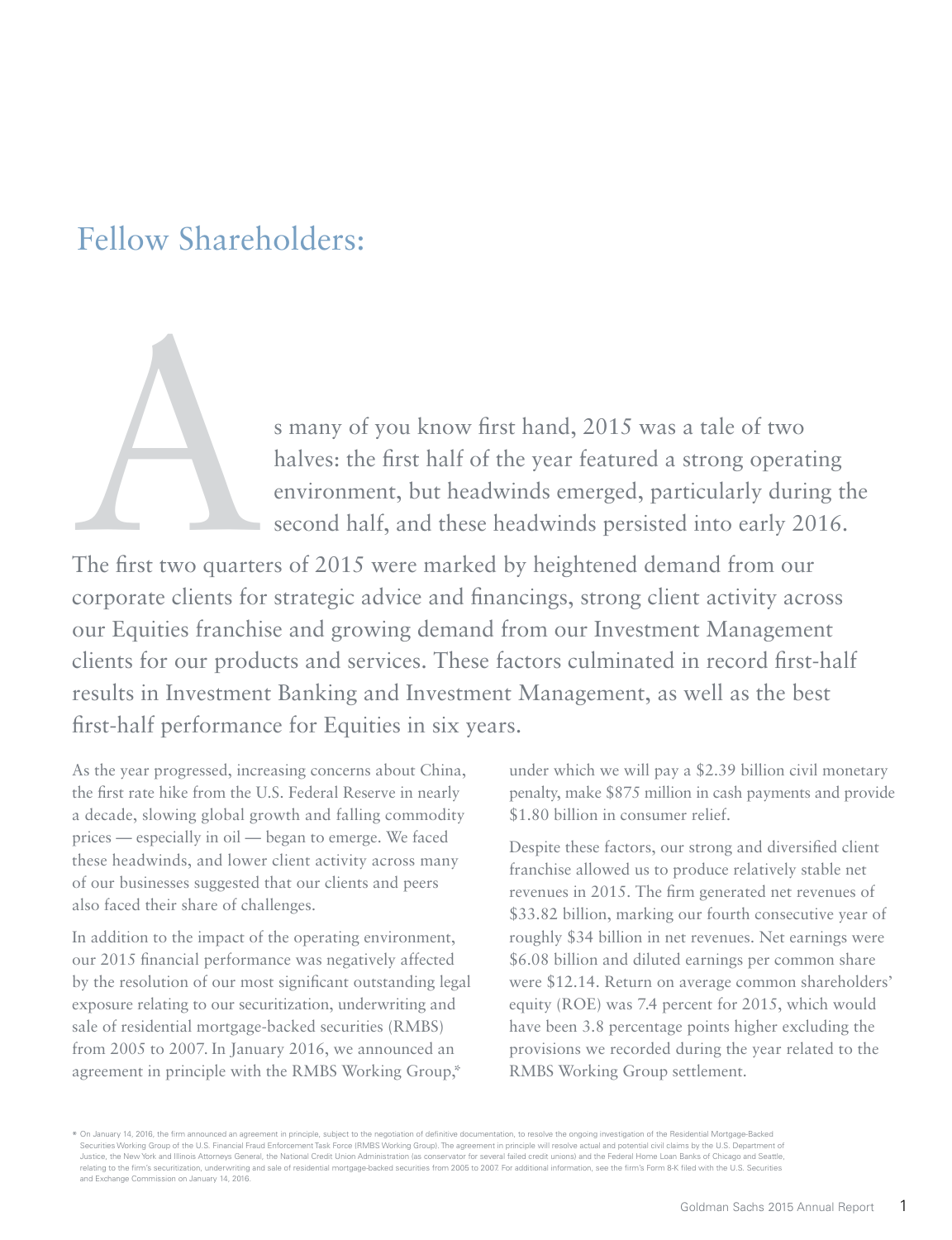

**Lloyd C. Blankfein** Chairman and Chief Executive Officer *(right)*

**Gary D. Cohn** President and Chief Operating Officer *(left)*

In this year's letter to our shareholders, we cover a wide array of topics, including an overview of our financial profile, a review of our strong and diverse client franchise, as well as our thoughts on the forward outlook, particularly how we are thinking about navigating these uncertain times.

# **Financial Profile**

As we manage our financial profile, our strategy is predicated on carefully delineating between structural and cyclical factors affecting our businesses. Accordingly, in 2015, we continued to adjust our franchise to address structural changes in the regulatory environment, and we will continue to do so as needed. From a cyclical perspective, it certainly feels like the cycle has been prolonged, particularly as interest rates in many parts of the world remain at — or even below — zero, and growth and deflation concerns, among other worries, have persisted.

It is important to remember that cycles do turn, even if the timing of such inflections may be difficult to predict. As we look to deliver value to our shareholders over the long term, our focus continues to be on managing to both the structural and cyclical forces we see at play, while remaining flexible enough to capture future growth opportunities.

Our efforts in this regard have yielded solid results. Over the past four years, we have diversified our franchise while holding net revenues steady. We have increased our capital and liquidity, decreased our risk, and have stayed focused on efficiently and prudently managing our resources — all while helping our clients to execute their long-term goals and strategic objectives. Over the same four-year period, we returned approximately \$25 billion in capital to our shareholders, increased dividends per common share by 44 percent and reduced our basic share count by 14 percent.

In response to structural changes resulting from new regulations, since the end of 2007, we have reduced our balance sheet by approximately one-quarter, while nearly doubling common shareholders' equity — cutting gross leverage by more than 60 percent — and tripling our liquidity position to almost \$200 billion. These measures have strengthened our long-term financial safety and soundness.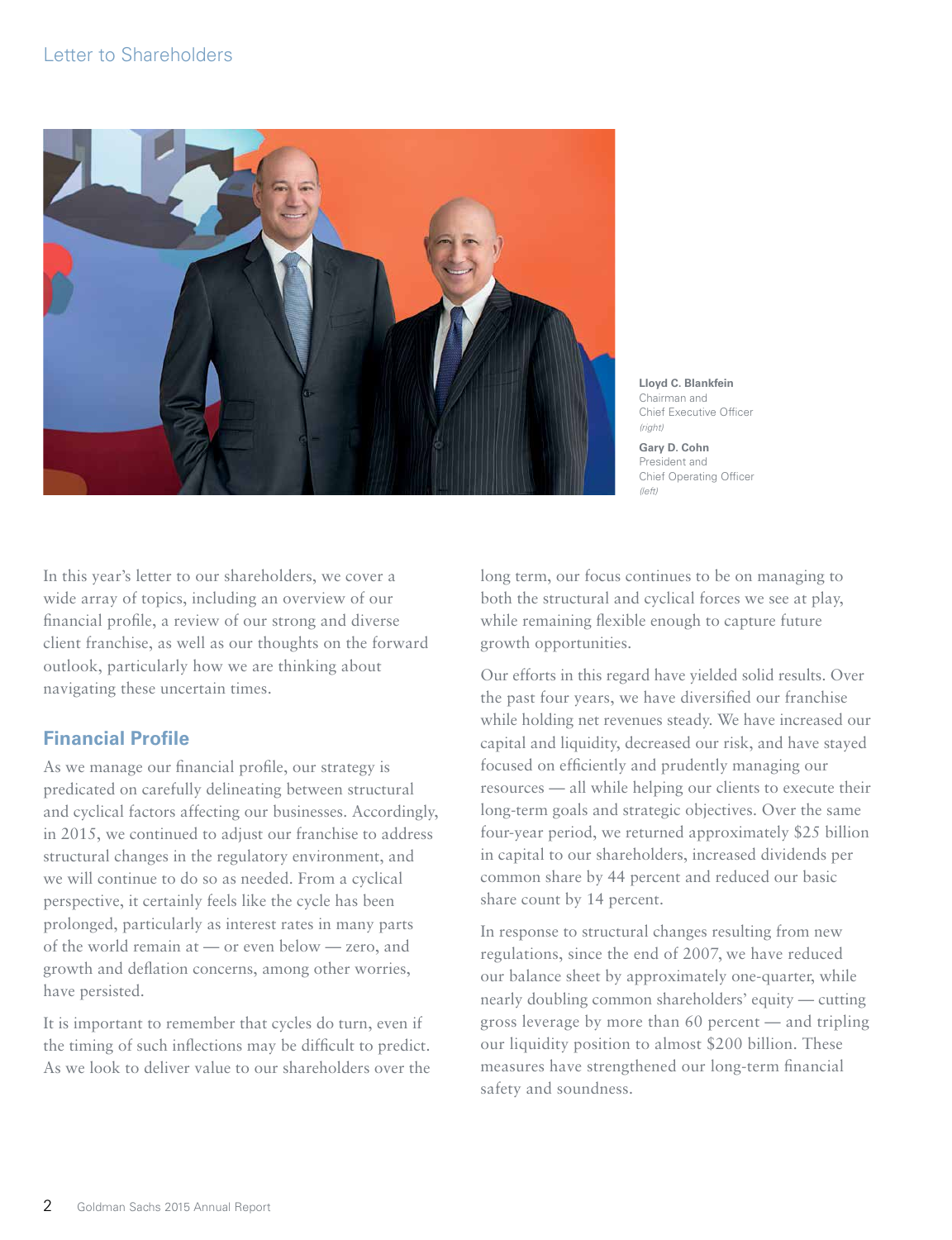Also as a result of structural changes, we have embraced opportunities to sell businesses and investments that were not core to our client franchise and were no longer the best use of shareholder capital relative to the returns. The loss in net revenues due to these sales has been offset by growth in our Investment Banking and Investment Management businesses. Last year, these two businesses accounted for 39 percent of our net revenues, compared to only 30 percent in 2012. Investment Banking was approximately one-half the size of Fixed Income, Currency and Commodities Client Execution (FICC) four years ago; today, our business mix is more balanced.

This does not mean we are moving away from FICC. Rather, we remain committed to meeting the needs of our clients, while managing to structural and cyclical headwinds. For example, we have reduced risk-weighted assets within FICC significantly over the past four years, largely in response to structural changes resulting from new regulations.

On the cost side, we have continued to find ways to improve our operating efficiency. Headcount across the firm is up 11 percent over the last four years, largely to meet regulatory compliance needs. However, through a combination of shifting to a greater percentage of junior employees and relocating some of our footprint to lower-cost locations, we have managed our expenses well.

More specifically, we have increased the number of analysts, associates and vice presidents at the firm by 17 percent since the beginning of 2012, while our partner and managing director populations have decreased by two percent. Approximately 25 percent of our total staff is now in lower-cost locations such as Salt Lake City, Dallas, Irving, Warsaw, Singapore and Bengaluru. As a result, while total staff levels are up over the four-year period, overall compensation and benefits expenses have declined by approximately \$270 million.

Looking ahead, we will continue to pursue ways to be more cost effective by assessing our expense structure

while ensuring we meet the needs of our clients. Whether we are adjusting to structural or cyclical dynamics, we will carefully balance our expense management efforts against our ability to capture future market share and growth opportunities.

## **Investment Banking**

Our leading Investment Banking franchise allowed us to capture significant market share in 2015. The business achieved its second-highest net revenues in 2015, driven by a strong environment for mergers and acquisitions (M&A). Industry-wide volumes for announced M&A transactions increased by more than 45 percent in 2015, while the firm's volumes increased by approximately 80 percent. We ended the year ranked first in global announced and completed M&A, with completed M&A volumes that were more than \$350 billion higher than our next-closest competitor — a record gap since the firm went public.

By most measures, 2015 was a robust year for M&A. However, volumes as a percentage of market capitalization are still below prior-cycle peak levels. We see this as a sign that there is still some room to run for M&A activity, particularly when equity markets show signs of sustained stabilization. We also see consolidation opportunities in sectors such as industrials, energy, mining, food, media and telecommunications.

While total underwriting revenues declined in 2015, we performed relatively well in the context of softer equity and debt markets in the second half of the year. We finished 2015 ranked first in global equity and equity-related and common stock offerings. Similar to the dynamics we see in the M&A market, we believe there may be pent-up demand among our corporate clients to tap into public equity markets when conditions improve, particularly given that private financing conditions have generally tightened. A decline in debt underwriting net revenues in 2015 was largely due to a drop in leveraged finance activity.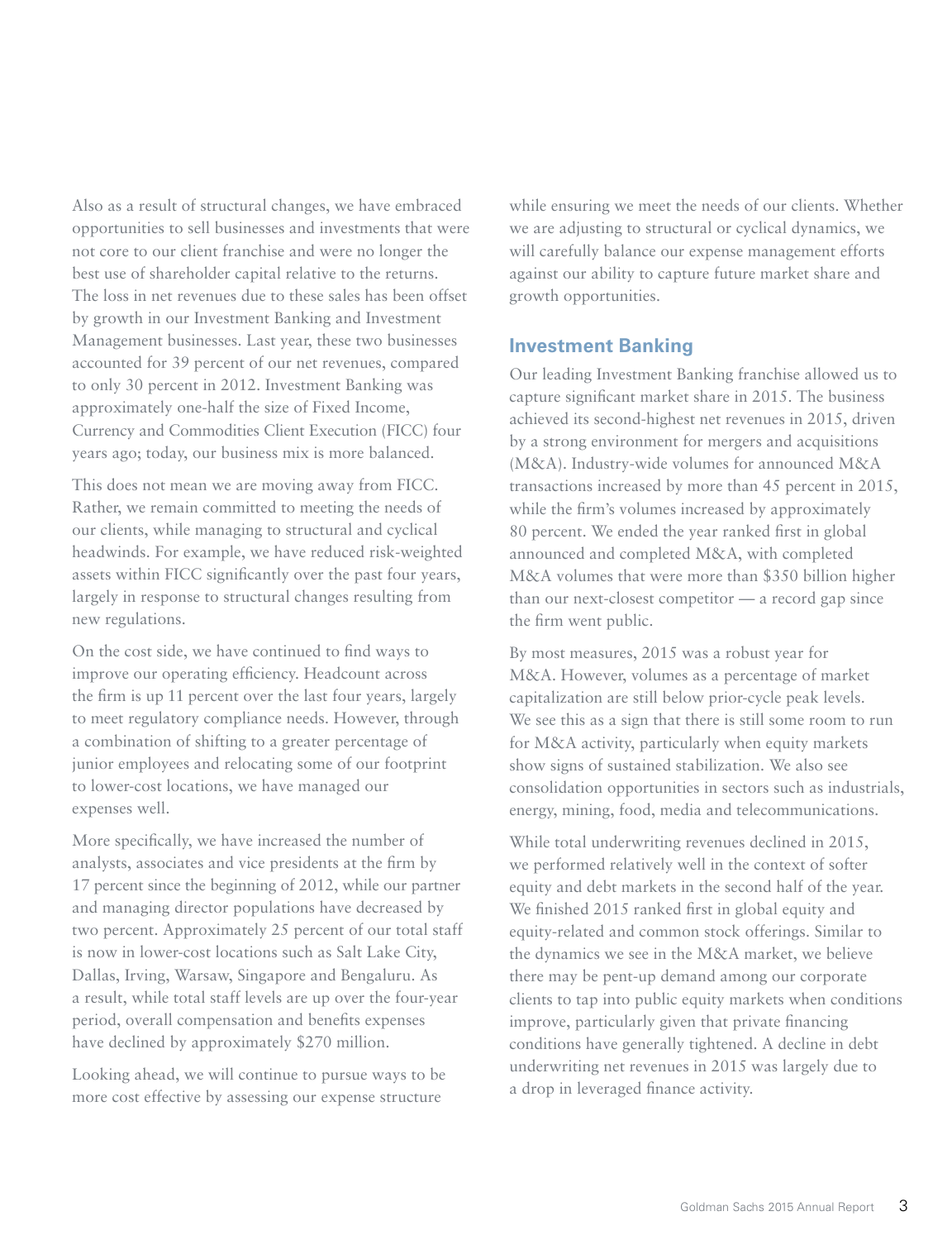# **Institutional Client Services**

In the wake of balance sheet restructurings in the U.S. and elsewhere, we remain one of the few financial institutions with leading global franchises in both FICC and Equities. We view this as critical to the long-term success of our Institutional Client Services business. We expect our ability to offer our clients a broad suite of services to be a key competitive advantage in the years ahead.

Over the course of 2015, within FICC, lower levels of client activity in credit and mortgage products were partly offset by stronger client activity and a more favorable backdrop for macro products, particularly in interest rates and currencies.

Equities benefitted from a better market environment, posting solid results for the year. Clients continued to place significant value on the integration of our various services across Equities — electronic, cash, derivatives and prime brokerage — as well as our global footprint, all of which was reflected in our performance in these areas.

Moving forward, addressing structural changes in our Institutional Client Services businesses, such as riskbased capital rules, will remain a central focus for our management team. At the same time, we will look for ways to advance our franchise in the evolving landscape. Competitor retrenchments in the wake of structural developments should provide an opportunity for us to capture market share over the longer term.

As it pertains to cyclical trends in Institutional Client Services, we continue to carefully scale our business relative to the environment, but have also chosen to remain targeted in our efforts. Our business is highly correlated to economic growth, and when a better opportunity set eventually presents itself — and it will — our strong, deep and broad client franchise should position us well to respond.

# **Investing & Lending**

Our Investing & Lending business enhances and expands our client relationships. It creates synergies for our broader client franchise because it enables us to extend credit or to invest alongside our clients. From a broader perspective, by participating in Investing & Lending in a disciplined manner, we engage in the capital allocation process, which allows corporates and individuals to put capital to work to generate broader economic growth.

Over the past several years, the composition of Investing & Lending has changed significantly. Since the beginning of 2012, we have seen lending increase threefold, primarily to private wealth management and corporate clients. Our corporate loan portfolio is well diversified, with no one sector representing more than one-quarter of the portfolio. Our private equity portfolio similarly reflects the diversity of our global client franchise, comprising more than 800 different investments globally across a broad spectrum of industries. In some cases, we invest in private companies alongside our clients. In other cases, we invest in public equity or in real estate, or we deploy capital to seed new funds.

While the nature of our investing may change over time due to regulatory changes, and net revenues can fluctuate from quarter to quarter based on price movements, we evaluate the performance of our Investing & Lending portfolio over many years. On that basis, these activities have been strong contributors to returns over the last four years.

## **Investment Management**

Our Investment Management business is one of only a few such franchises globally that can meet the needs of a broad spectrum of clients across many products and regions. We serve investors of all types, including retirees in need of mutual funds, entrepreneurs who have sold their companies and pension fund managers who need help with asset allocation. With this in mind, we built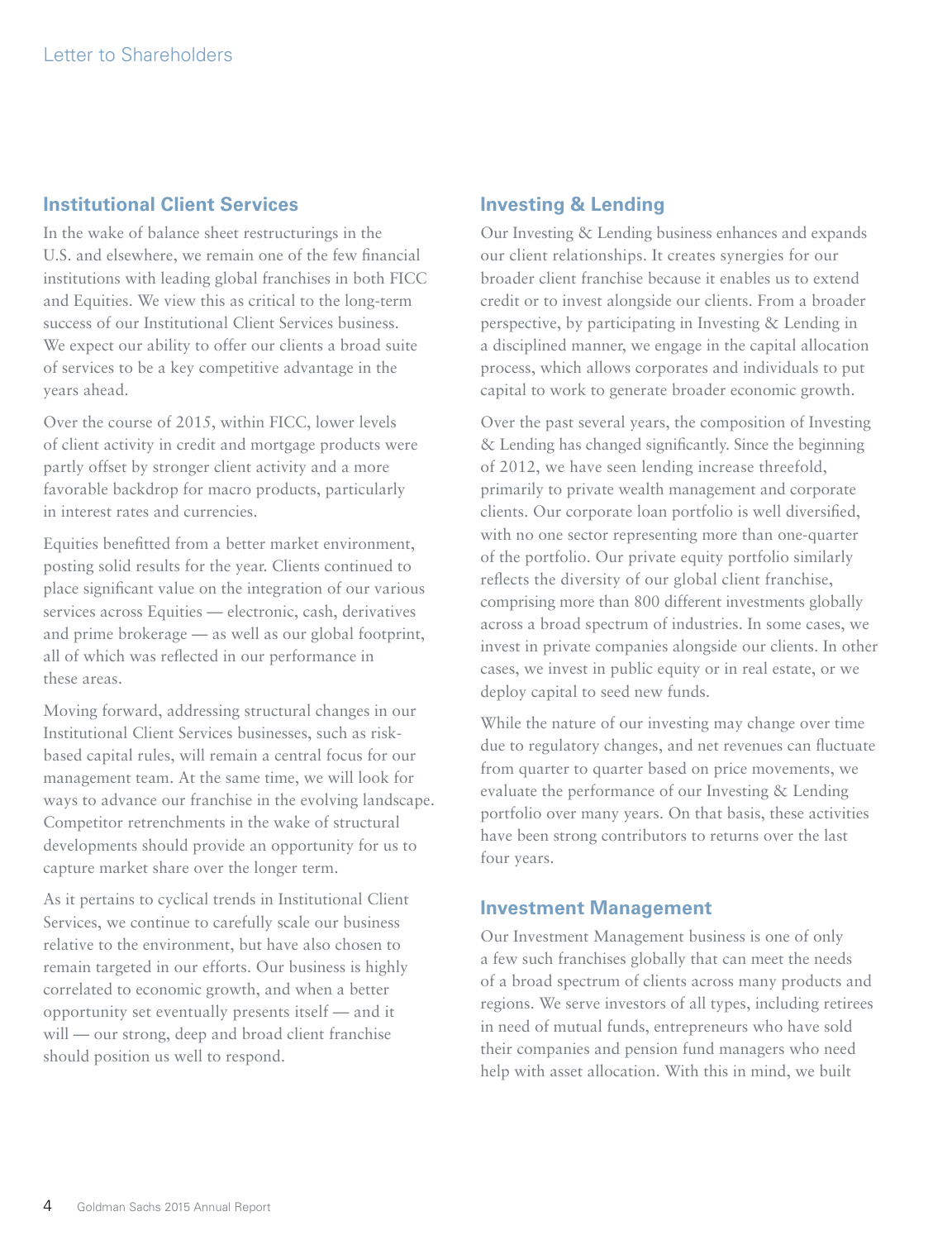our business to be global, broad and deep, and to focus on delivering consistent returns over time. We believe that our emphasis on providing the best possible advice, products and services will help us outperform the industry over time.

Executing on this strategy, we have experienced significant growth in our business over the past several years. We ended 2015 with a record \$1.25 trillion in assets under supervision, up from \$895 billion at the start of 2012. This growth has been the direct result of robust net inflows, driven in part from market share gains, as clients place increasing value on asset managers like us that offer a broad array of products and services. In 2015, our \$53 billion in organic, long-term net inflows outperformed our largest active management peers. In some areas of asset management, we are still small relative to the market leader. As we look ahead, this means we see opportunity to grow substantially — both by continuing to gain market share in our incumbent businesses and by expanding into new ones.

Our growth in assets under supervision has also come from new products and several strategic acquisitions. We have launched a handful of new products that have added more than \$50 billion to our assets under supervision over the past four years. Our Active Beta, Unconstrained Fixed Income and Income Oriented Strategies funds, for example, offer our clients compelling new opportunities.

What's more, eight acquisitions since the beginning of 2012 have driven more than \$70 billion in inflows. These acquisitions have added important new capabilities, filled gaps in our asset management offering and added scale to our current business. For example, in 2015, we acquired Imprint Capital Advisors, a dedicated environmental, social and governance investment advisor, strengthening our ability to help our clients address these considerations in their portfolios. Looking to build upon these efforts, we will continue

to evaluate targeted strategic acquisition opportunities as they arise.

# **Impact Investing**

Our firm is committed to fostering meaningful change in the global economy, and in the communities in which we live and work, both through our core businesses, and by engaging in other activities that leverage our expertise to promote economic progress. This means, among other things, helping new enterprises succeed and grow by investing in entrepreneurs, and helping to finance different types of projects across the globe, such as those that can improve living standards within traditionally underserved communities. It also means being mindful of the environment's importance, not only to society as a whole, but also to economic growth, and driving that core belief through our work with our clients and within the management of our own operations.

#### *Urban Investment Group*

We have a long history of innovative impact investing through our Urban Investment Group (UIG). Since 2001, UIG has committed more than \$4.9 billion to underserved U.S. communities, facilitating the creation and preservation of over 20,000 housing units — the majority of which are affordable for low- to middleincome families — as well as more than 1.9 million square feet of community space and over 6 million square feet of commercial, retail and industrial facilities. We work with local stakeholders from the nonprofit, for-profit and public sectors, focusing on community and economic development. We have also been a pioneer in the creation of "social impact bonds," which are financial instruments that leverage private investments to support high-impact social programs. In fact, we were involved in four of the eight social impact bond financings that have been launched in the U.S.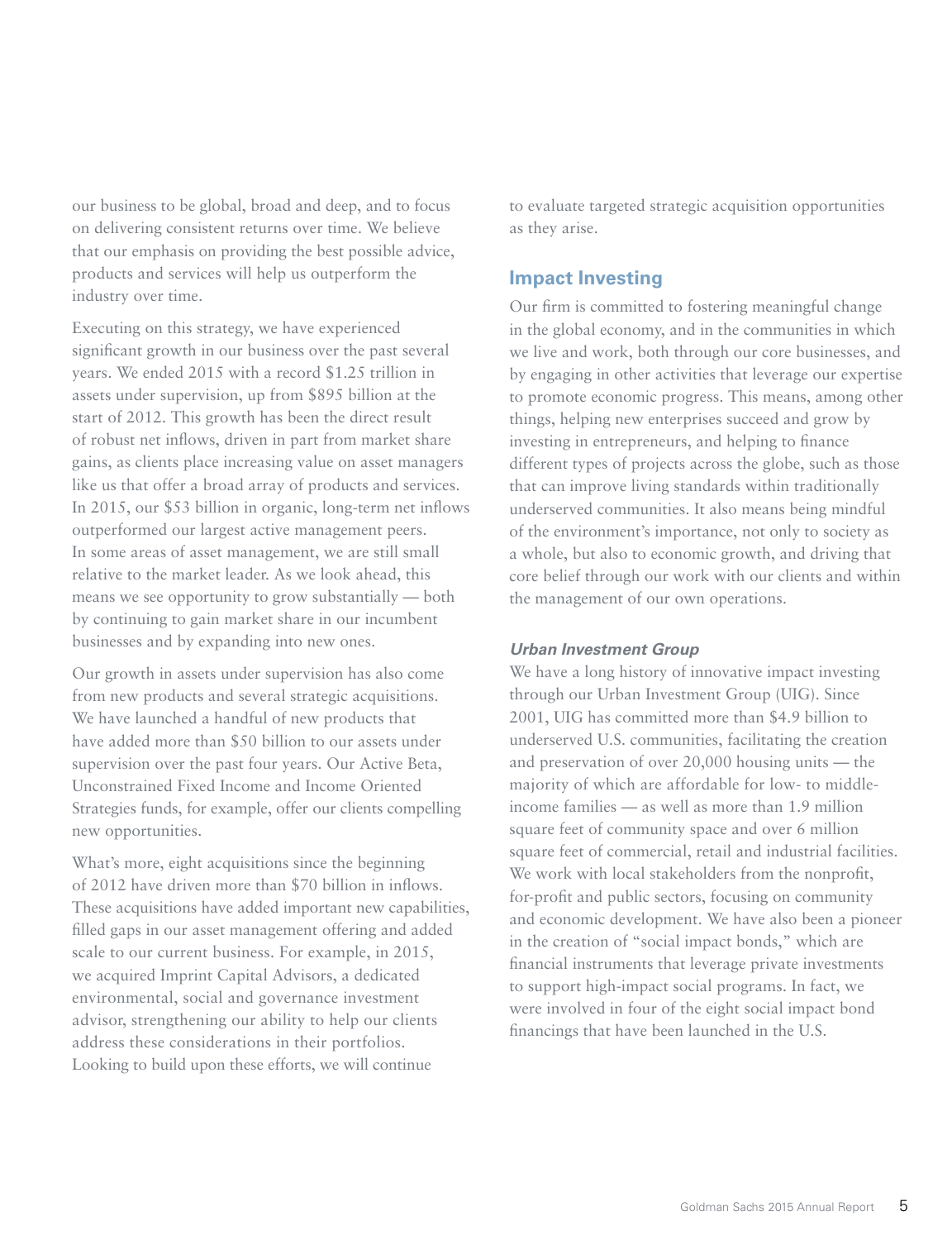#### *Environmental Impact*

We were among the first global financial institutions to acknowledge the scale and urgency of the challenges posed by climate change when we established our Environmental Policy Framework in 2005. A decade later, we have continued to build on our commitment to environmental stewardship, making it a part of our core mission to deploy financial solutions and drive market opportunities that help to address climate change. Specifically, to facilitate the transition to a low-carbon economy, last year we updated our Environmental Policy Framework to include an increased target of \$150 billion in clean energy financings and investments by 2025, up from an earlier target of \$40 billion. Finally, we continue to be mindful of our own operational impact on the environment, pledging to be carbon neutral from 2015 onwards and to target 100 percent renewable power to meet our global electricity needs by 2020.

#### *10,000 Women*

Since its launch, this initiative has provided more than 10,000 women from across 56 countries including Afghanistan, Egypt, Rwanda, Brazil, India and China — with business and management education, mentoring and networking, and access to capital. After completing the program, nearly 70 percent of surveyed graduates have increased their revenue, 60 percent have added new jobs and most have doubled the size of their workforces. What's also encouraging is the "multiplier effect": 90 percent of our graduates have "paid it forward" by mentoring and teaching business skills to other women in their communities.

In 2014, The Goldman Sachs Foundation and International Finance Corporation, a member of the World Bank Group, launched the first-ever global finance facility dedicated exclusively to women-owned smalland medium-sized enterprises. To date, the facility has made more than \$400 million in commitments to banks in 14 countries, enabling women from Kenya to China to Laos to access capital and grow their businesses. In

2015, President Obama announced a \$100 million commitment by the Overseas Private Investment Corporation, demonstrating how the facility is catalyzing new investments from both the public and private sectors in women-owned enterprises globally.

#### *10,000 Small Businesses*

Designed to help small businesses grow and create jobs by providing entrepreneurs with a practical business education and access to capital, *10,000 Small Businesses* has served more than 6,000 small business owners at 30 sites across the U.S. and the U.K. This includes our commitment of more than \$180 million to 28 capital partners that have lent over \$120 million to date, resulting in more than 750 loans to small businesses. The program has maintained a 99 percent graduation rate, with more than 75 percent of surveyed participants increasing their revenues, and nearly 60 percent generating new jobs within 18 months of graduation.

# **Focus on Technology**

Technology underpins everything we do. In fact, approximately one quarter of our total staff works in technology, which demonstrates just how critical it has become to our strategy in several ways.

First and foremost, technology enhances the overall experience and quality of service we are able to provide to our clients. It allows us to execute transactions more quickly and seamlessly, to provide better market analytics, data and other information, and to communicate faster and more efficiently.

Second, technology helps us to operate more efficiently as a firm. For example, relying more on open source and cloud strategies has helped us reduce vendor expenses for our workplace application infrastructure products and market data sources.

Third, technology helps us meet new regulatory requirements, such as Dodd-Frank implementation and Basel III provisions. We have hired more technology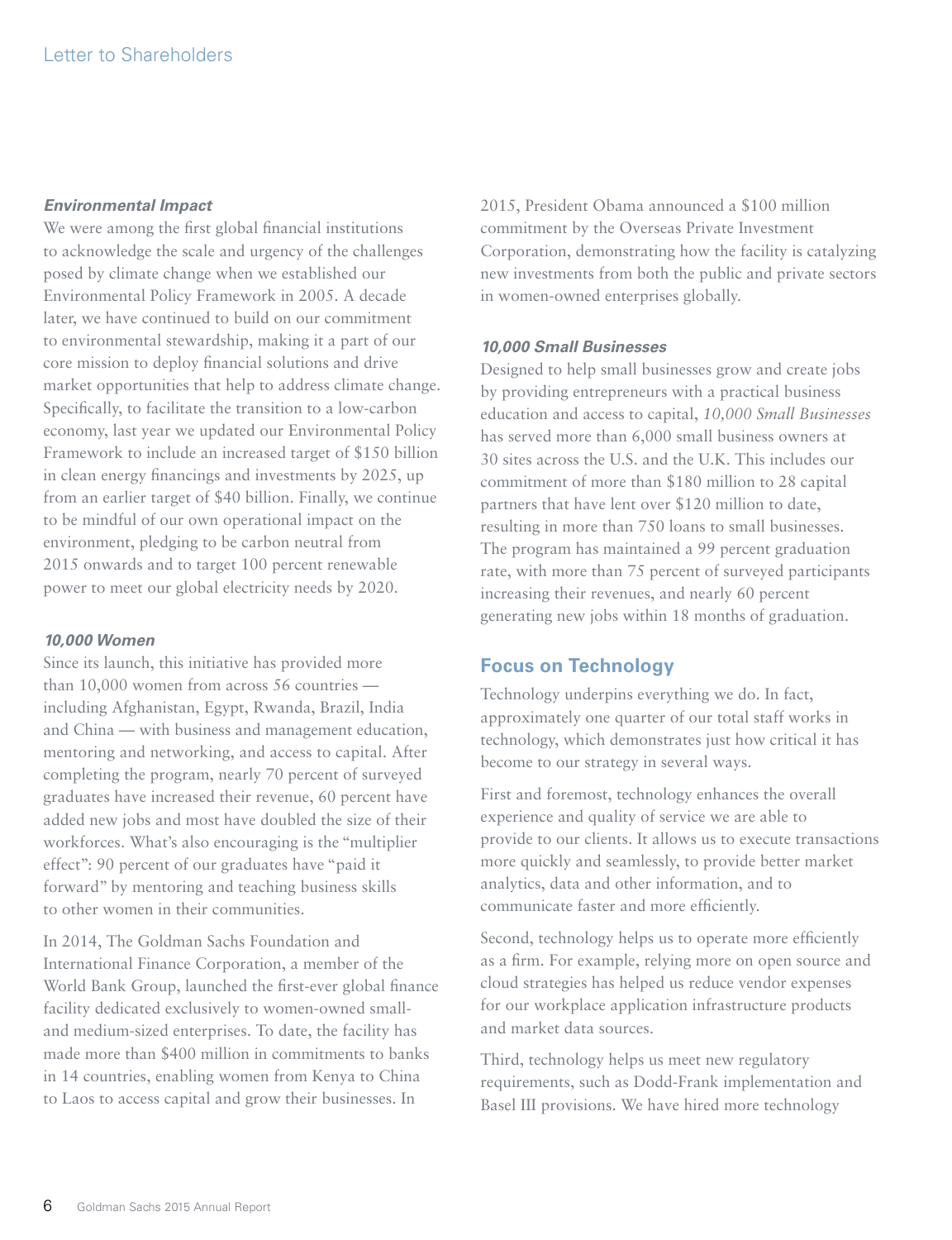staff to build and adapt software and to automate such processes, which would have otherwise been highly manual and substantially more time intensive. Once we have fully embedded technology solutions for our regulatory needs, we should be able to reduce or redirect resources to support other areas of our firm.

Finally, the technology we create or develop inside of Goldman Sachs can be a stand-alone product. We have a successful track record in this regard, with Tradeweb, DirectEdge and Markit as examples of platforms we developed or participated in creating, and then monetized. Today, new platforms such as Symphony and Marquee are helping our clients communicate, manage risk and better analyze their investments. Symphony is an independent company built around core technology developed and contributed by Goldman Sachs. For Marquee, we built a common application development platform, allowing our businesses to create sophisticated tools that deliver cutting-edge capabilities to our institutional investing clients.

# **Our People**

In a rapidly evolving and highly competitive industry like ours, technology is clearly a critical differentiator. Yet the quality of our talent remains a vital competitive advantage for us — if not *the* vital competitive advantage we maintain.

Ours is a business of relationships. This is the case not only in our work with clients, but also here within the firm. To that end, Goldman Sachs goes to great lengths to employ the best people with a wide range of experience and backgrounds. In 2015, we extended offers to 4 percent of applicants for open positions, and more than 80 percent of those offered roles chose to join the firm.

As we compete for talent not only with other financial firms, but also across other industries, particularly in technology, we strive to remain a place where top talent aspires to work. We believe our time-tested culture of

client service, teamwork and excellence sets us apart in this regard, and we find that people come to Goldman Sachs because the nature of our work is fundamentally consequential to the world around them. By helping to allocate capital, manage risk and provide products, services and advice to a broad array of clients, Goldman Sachs plays a vital role in the economy across industries and regions, something that is inherently appealing to people who want to affect positive outcomes.

With this in mind, we are proud that we were once again recognized as an employer of choice across a wide variety of metrics on Fortune magazine's "100 Best Companies to Work For" and "Most Admired Companies." We were also pleased to again be named as one of Working Mother magazine's "100 Best Companies" and "Best Companies for Multicultural Women."

Attracting and retaining the highest-caliber talent also means that we must invest in our people early on in their careers — the best of whom will become the next generation of leadership at the firm. Building off the learnings of our biennial People Survey, last year we unveiled a set of new initiatives designed to support junior employees, giving them more flexibility and greater exposure to our client franchise. In 2015, we also selected our newest class of managing directors. In addition to hailing from more than 40 countries, 40 percent of the class of 2015 started at the firm as analysts, a testament to our emphasis on talent development and retention for the long haul.

# **Looking Ahead**

As we look ahead, the question that is top of mind not only to our clients, but also to Goldman Sachs, is: how do we think about navigating these uncertain times?

Since the second half of 2015, concerns about global economic growth, investor sentiment, and regulatory and monetary policy — in tandem with other